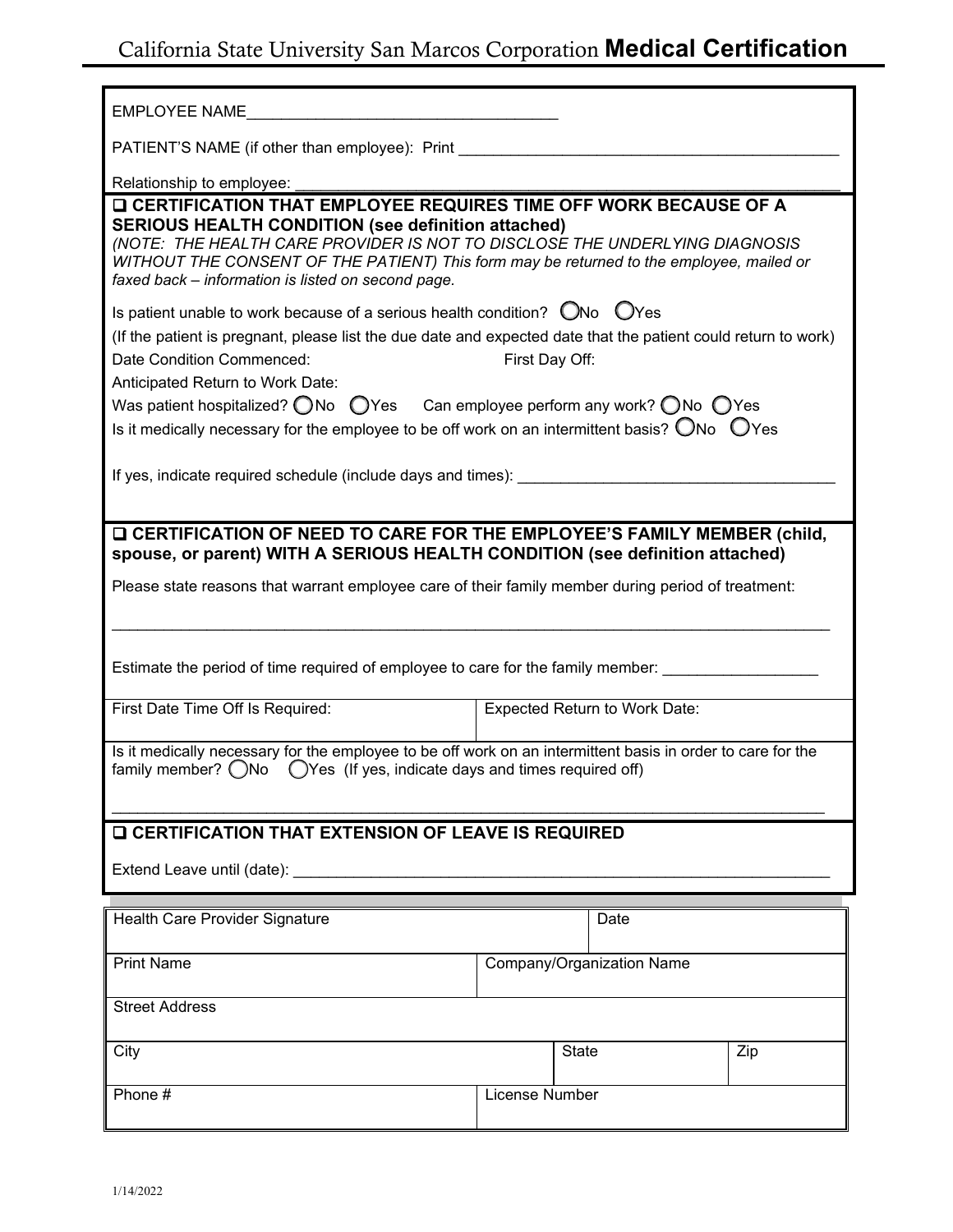## **SERIOUS HEALTH CONDITION**

A "serious health condition" means an illness, injury (including, but not limited to, on-the-job injuries), impairment, or physical or mental condition of the employee or a child, parent, domestic partner or spouse of the employee that involves either inpatient care or continuing treatment, including, but not limited to, treatment for substance abuse. A serious health condition may involve one or more of the following:

**HOSPITAL CARE** Inpatient care in a hospital, hospice or residential medical care facility, including any period of incapacity or subsequent treatment in connection with or consequent to such inpatient care. A person is considered an "inpatient" when a health care facility formally admits the person to the facility with the expectation that the person will remain at least overnight and occupy a bed, even if it later develops that such person can be discharged or transferred to another facility and does not actually remain overnight.

**ABSENCE PLUS TREATMENT** A period of incapacity of more than three consecutive calendar days (including any subsequent treatment or period of incapacity relating to the same condition), that also involves:

- 1. Treatment two or more times by a health care provider (for FMLA only, the two treatments must occur within 30 days \*\*\*), by a nurse or physician's assistant under direct supervision of a health care provider, or by a provider of health care services (e.g., physical therapist) under orders of, or on referral by, a health care provider; or
- 2. Treatment by a health care provider on at least one occasion which results in a regimen of continuing treatment under the supervision of the health care provider. For FMLA only, the employee's first treatment must occur within 7 days of first day of incapacity. \*\*\*

**PREGNANCY** Any period of incapacity due to pregnancy or for prenatal care. (Note: An employee's own incapacity due to pregnancy is covered as a serious health condition under FMLA but not under CFRA.)

**CHRONIC CONDITIONS REQUIRING TREATMENT** A chronic condition, which: 1. Requires periodic visits (for FMLA ONLY, periodic means at least two times per year \*\*\*) for treatment by a health care provider, or by a nurse or physician's assistant under direct supervision of a health care provider; 2. Continues over an extended period of time (including recurring episodes of a single underlying condition); and 3. May cause episodic rather than a continuing period of incapacity (e.g., asthma, diabetes, epilepsy, etc.).

**PERMANENT/LONG-TERM CONDITIONS REQUIRING SUPERVISION** A period of incapacity that is permanent or long-term due to a condition for which treatment may not be effective. The employee or family member must be under the continuing supervision of, but need not be receiving active treatment by, a health care provider. Examples include Alzheimer's, a severe stroke or the terminal stages of a disease.

**MULTIPLE TREATMENTS (NON-CHRONIC CONDITIONS)** Any period of absence to receive multiple treatments (including any period of recovery there from) by a health care provider or by a provider of health care services under orders of, or on referral by, a health care provider, either for restorative surgery after an accident or other injury, or for a condition that would likely result in a period of incapacity of more than three consecutive calendar days in the absence of medical intervention treatment, such as cancer (chemotherapy, radiation, etc.), severe arthritis (physical therapy), kidney disease (dialysis). \*\*\* California law does not include these time limitations. If a leave is FMLA/CFRA, follow the California law without these time limitations. 1. Treatment two or more times by a health care provider (for FMLA only, the two treatments must occur within 30 days \*\*\*), by a nurse or physician's assistant under direct supervision of a health care provider, or by a provider of health care services (e.g., physical therapist) under orders of, or on referral by, a health care provider; or 2. Treatment by a health care provider on at least one occasion which results in a regimen of continuing treatment under the supervision of the health care provider. For FMLA only, the employee's first treatment must occur within 7 days of first day of incapacity

California State University San Marcos Corporation – Human Resources [hrcorp@csusm.edu](mailto:hrcorp@csusm.edu) 333 S. Twin Oaks Valley Rd. San Marcos, CA 92096 (760) 750-4700, fax (760) 750-4710